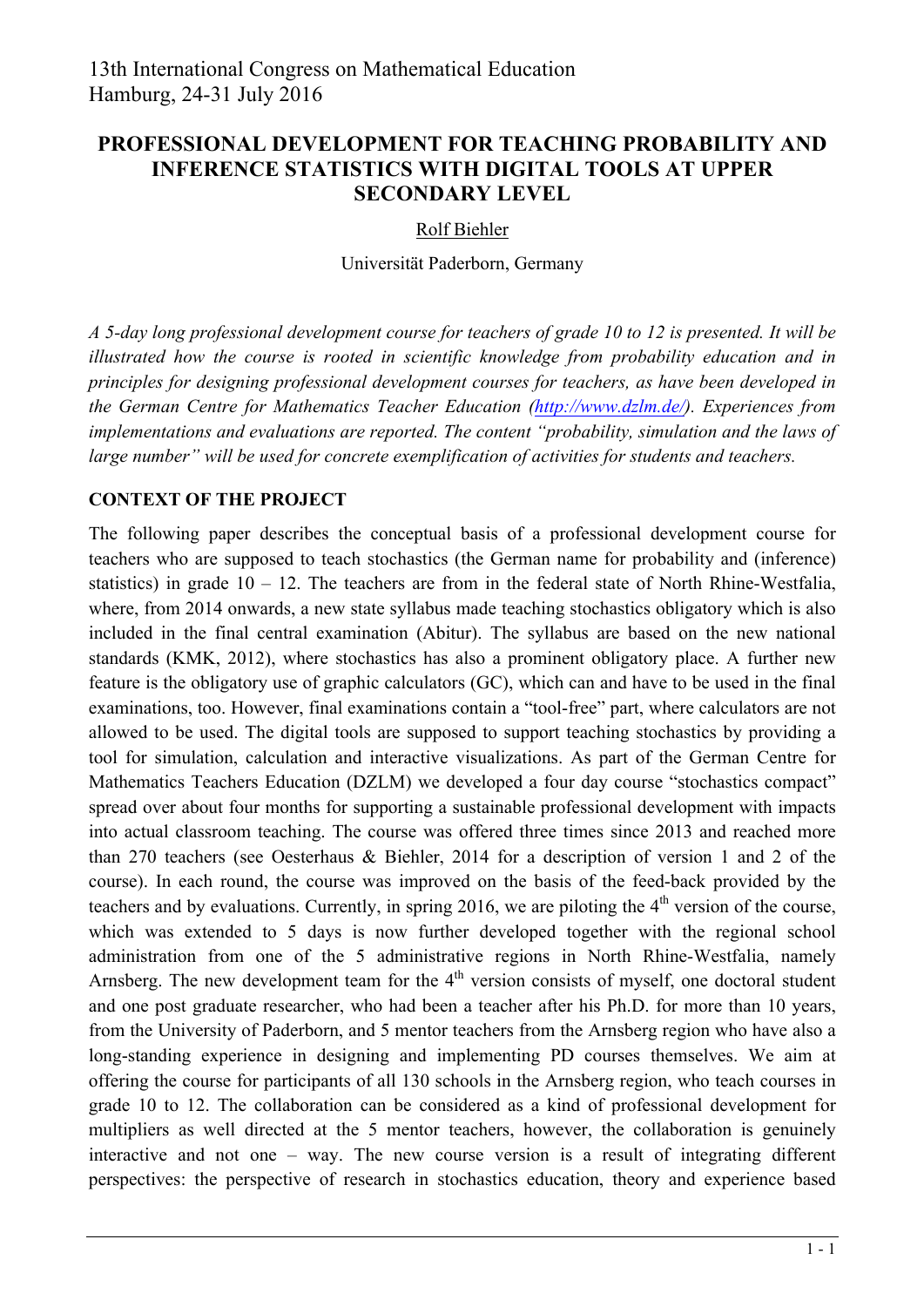conception for the professional development of teachers of the DZLM, the administrations' conception of "implementing" the new curricula and the practical experience of the 5 mentor teachers with regard to teaching students and with regard to doing professional development courses for mathematics teachers. The collaboration is great experience although not tension free.

# **DESIGN PRINCIPLES AND CONTENT OF THE PROFESSIONAL DEVELOPMENT COURSE**

For understanding the goals of the course, we have to look at three levels: the structure of content from stochastics, the design principles for teaching and learning stochastics at school that are advocated in the course, and the design principles for the professional development course itself, as a course for adult learners, namely experienced mathematics teachers.

#### **Structure of the stochastics content**

The 5 days of the course have the following contents: 1. basics of probability, simulation and the laws of large number, 2. independence, Bayes rule and expected value of random variables, 3. binomial distribution as a probability model, 4. introduction into hypothesis testing with P-values, problems with interpreting small and large p-values, 5. hypothesis testing as decision making, errors of the first and second kind, including the notion of statistical power function of a test, choice of hypotheses in one sided tests (producer and consumer risk). The list of topics reflects the curriculum, which has a certain tradition in the state as non-obligatory content. Topics 1 and 2 should be covered in grade 10, the other topics in grade 11-12. The state could have chosen confidence intervals instead of hypothesis testing, but they didn't.

We will provide more insight into how we design day 1 below. We can only briefly mention some important aspects of the other days. Independence is poorly taught. We follow the idea of Truran and Truran (1997) of two different but to be related concepts of independence, the independence of events and the independence of several random experiments that has to taught as an assumption that has to checked. The latter is the most important in modelling contexts. Bayes rule is taught with natural frequencies and related to public misuses of conditional probabilities (Krämer & Gigerenzer, 2005). Expected value is introduced on the basis of a law of large numbers for averages, which is seldomly mentioned in German textbooks, and that provides a first basic interpretation, together with the a second basic interpretation of expected value as a balance point.

P-values hypothesis testing is not a tradition in German schools but we are convinced that it is easier for students to start with p-values, and then learn fixed level significance testing by the rejection condition "p-value equal or less than "Our general approach to testing emphasizes interpretations and misinterpretations of p-values in authentic contexts. We recently discovered that we took into account many of the ASA positions on this topic (Wasserstein & Lazar, 2016).

## **Teaching and learning principles**

We apply three principles for designing the course for the students: *simulation, authentic modelling, intuitive grounding of concepts*: (1) use of real experimentation and simulation throughout the course for emphasizing the statistical aspects of probability and connecting data and chance (Konold & Kazak, 2008) and including "real data" in the teaching of probability; (2) taking modelling serious, i.e. make assumptions explicit and check them if possible, use authentic contexts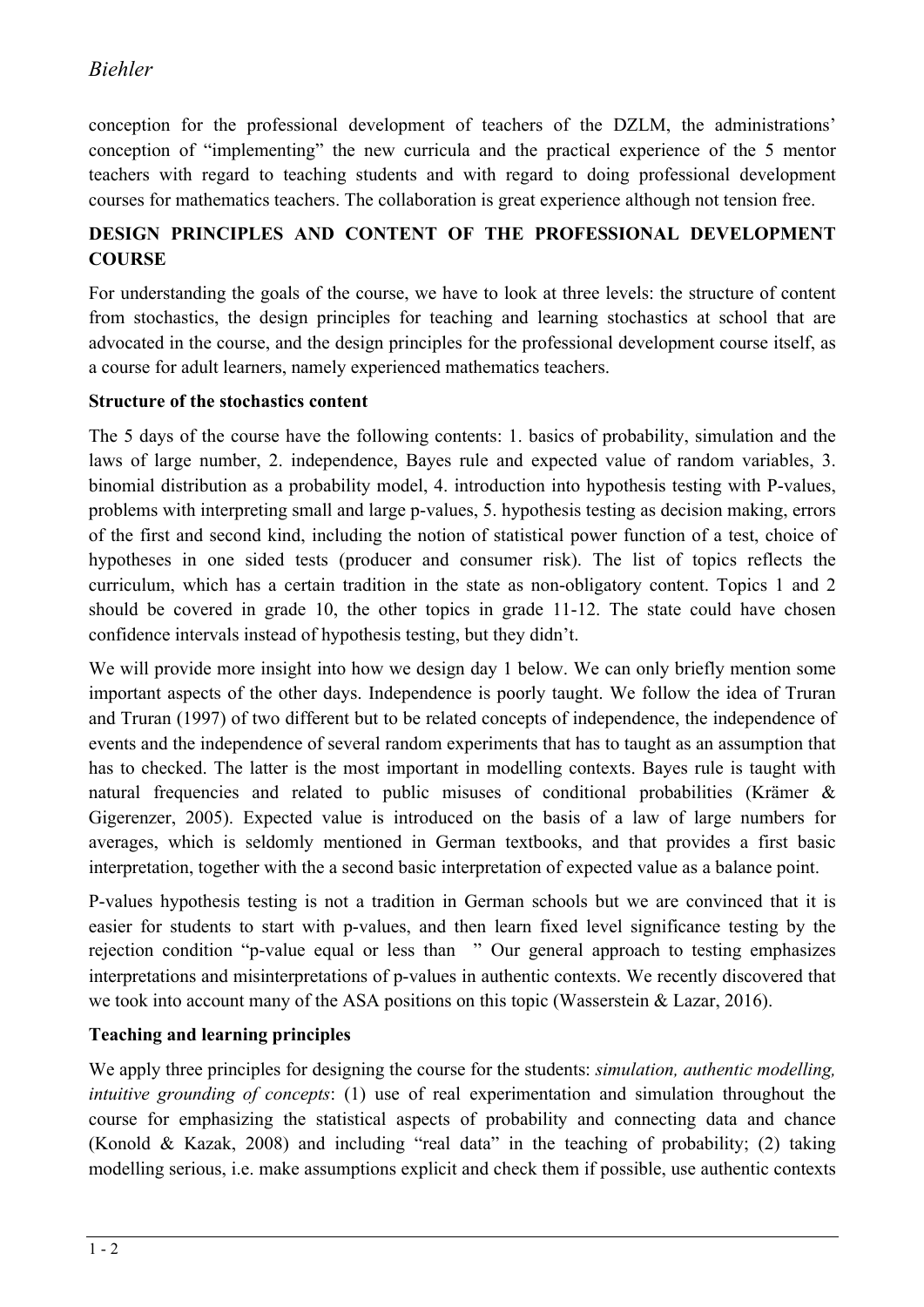not only artificial one; (3) intuitive grounding of concepts, by taking into account well-known misconceptions and emphasizing basic mental models for central concepts.

#### **Principles for teachers' learning in the course, structure of teachers' knowledge**

For the participating teachers the design for adult learning follows a three step role changing model: progressing from teacher in the learner's role, role of reflecting and selecting content, to teachers' role as classroom designers. We concentrate on (1) activities and possible "knowledge summaries" from the perspective of learners, (2) reflecting from the perspective of stochastics and stochastics education, providing "background knowledge" (content knowledge (CK), pedagogical content knowledge (PCK) and technological (pedagogical) content knowledge (T(P)CK), as well as "horizon knowledge" (HK) in the sense of Loewenberg Ball and Bass (2009), see also Wassong and Biehler (2010) for a model of teachers' knowledge), (3) exemplary design of learning sequences on the basis of what was previously encountered in the course together with the teachers' own expertise. Ideally, a professional development course should allow real classroom experimentation with the material and teachers coming back for collaborative reflection on their experience. This is not possible because a co-ordination with the current teaching obligations of all the participating teachers is difficult to realize. We intend to realize such an additional component for selected school teachers after they have taken our 5 day course.

Our role changing model "teachers in the learners' role, teachers' reflecting and selecting content role, to teachers' classroom implementation role" was not undebated in the collaboration with the school administration with regard to the emphasis that has to be put on the different aspects. The position was put forward that teachers should know the content already to a large extent or learn the content themselves, their role in the selection and shaping of content is regarded as limited, as we "have" the curriculum, central examinations and text books, that have taken many decision for the teachers. An emphasis is to be put on classroom implementation focusing on coping with heterogeneous students requiring differentiation and individual support, focusing on the new "competence orientation of the syllabus" instead of "on content", learning to use modern subject matter independent teaching methods and so forth. From our perspective teaching methods have to be also intertwined with stochastic content, stochastic content knowledge is not "there" in the teachers' mind because of limited or too abstract stochastics education in their pre-service training. Moreover, we see the view of the subject matter an understanding of fundamental ideas of a topic as a part of teacher development course. The material we use in the course contains activities for students but also suggestions for classroom "knowledge summaries", which usually are part of school text books. However, we found several of them inadequate or missing, among others summaries on the meaning of probability and expected value, schematic plans for doing simulations and hypothesis testing, pitfalls when interpreting hypothesis tests.

## **SOME EXAMPLES FROM THE COURSE**

We will illustrate our design principles *simulation, authentic modelling, intuitive grounding of concepts*: with examples from day one of the five day course.

## **Assumptions concerning students' knowledge in probability when entering grade 10**

Out approach is based on the following assumptions, which can be backed up by an analysis of German textbooks of grade 5 to 9. We assume that students who enter grade 10 do not remember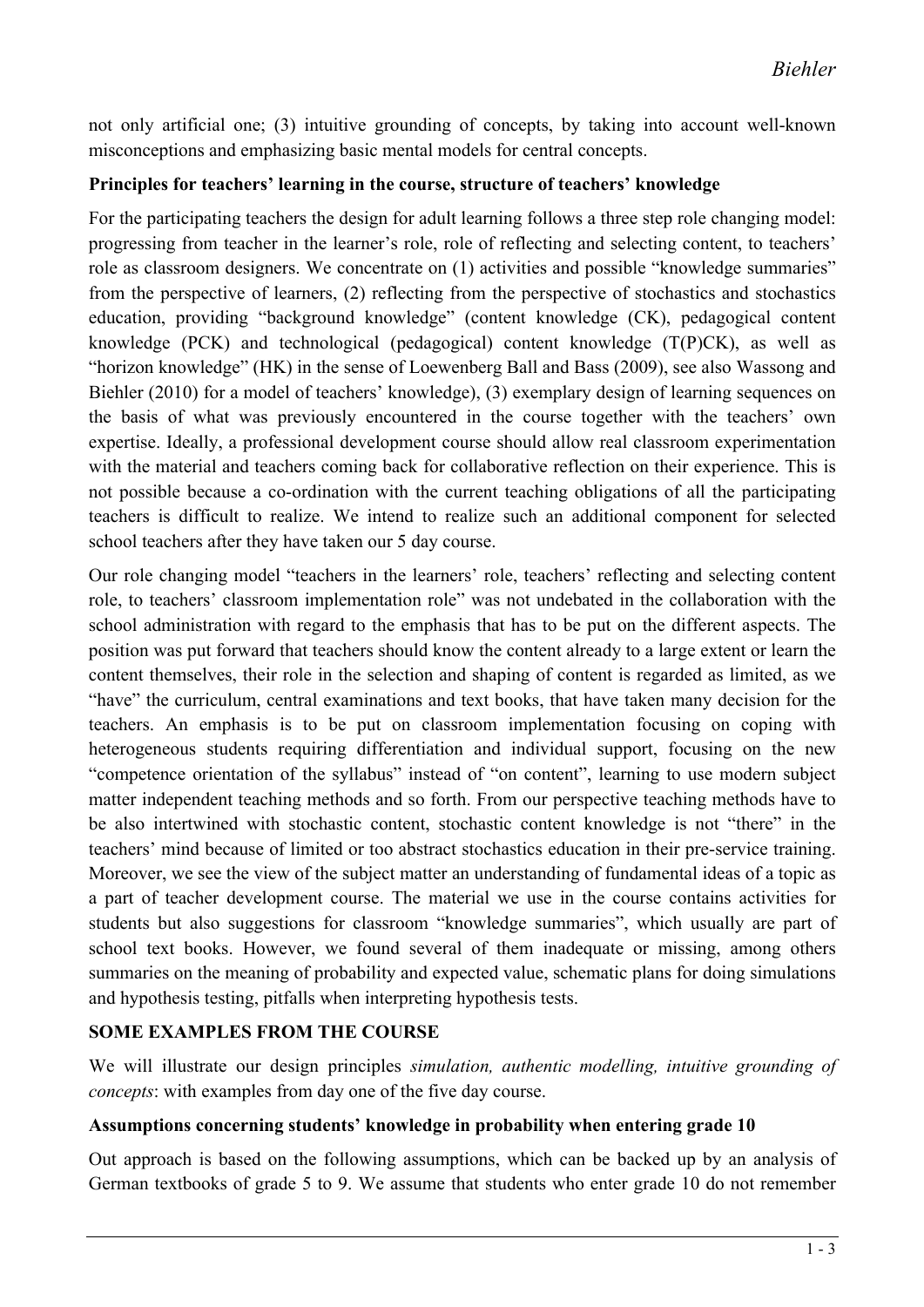# *Biehler*

probability very deeply as this was not a strong topic in grades 5 to 9. They may know how to calculate some probabilities by systematic counting under the assumption of equal probability assumptions, they have used tree diagrams with the multiplication and addition rule to calculate probabilities in compound random experiments. They may know that in some cases such as throwing LEGO blocks or thumbtacks, probabilities can only be estimated by relative frequencies in real experiments. They will have a vague memory of the "empirical law of large numbers". Usually they will have no idea, how close a frequency estimate comes to the probability depending on the sample size n. Probably most of them believe in the "law of small numbers" (Tversky  $\&$ Kahneman, 1971). They have used the multiplication rule in tree diagrams but have not come across the notion of "stochastic independence". Text books often use independence without saying, even in ridiculously inadequate situations. Students will not have encountered a convincing argument, why probabilities in a tree diagram should be multiplied to calculate the probability of a path in the diagram. Probably simulation was not a topic in the curriculum. Modelling where assumptions are made explicit and checked with data was probably not a central topic.

## **Basics of probability, simulation and the laws of large number –teachers' in the learners' perspective**

Convincing arguments for deepening the understanding of the role of sample size and a deeper understanding of the laws of large number come from various perspectives in the discourse on stochastics education, from the psychological misconceptions research and from requirements from statistical literacy (taking sample size into account when judging claims in media). A further requirement stems from the new role of simulation with digital tools that has now become a topic in the curriculum: how accurate is this method and how many repetitions should be done. From an advanced standpoint, using relative frequencies for estimating probabilities means to use confidence intervals, so what can be an elementarized version of this notion in restarting probability in grade10?

Similar to what Konold and Kazak (2008) are suggesting, we emphasize the notion of probability distribution from the beginning and introduce a "difference game activity" where the students have to find the probability distribution of the absolute difference of the two numbers, when throwing two fair dice. Guessing in the first place (by distributing 18 buttons on the 6 possible outcomes), real experimentation, systematic counting are used and simulation is introduced as a means to get more accurate estimates. The law of large numbers shows up in a new way as the stabilization of the whole distribution of the relative frequencies and not only individual freuquencies. As the probabilities can be calculated theoretically, a first rough idea of how close the relative frequencies come to the theoretical probabilities is conveyed, when sample sizes of 100, 1000 and 10000 are used. A second activity is the 10-20-test activity, which has the same structure as Kahneman  $\&$ Tversky's famous maternity ward problem: students should decide, which test is easier to pass by just guessing, when all questions have two possible answers and one test has 10 questions and one has 20 questions, or whether both tests are equally likely to pass. Guessing the correct answer always leads to different answers in all groups of students and of teachers where have used this. Students have not the means for theoretical calculation (the binomial distribution comes much later) so simulation by throwing a coin an/or using a digital tool I snecessary. Simulation could only be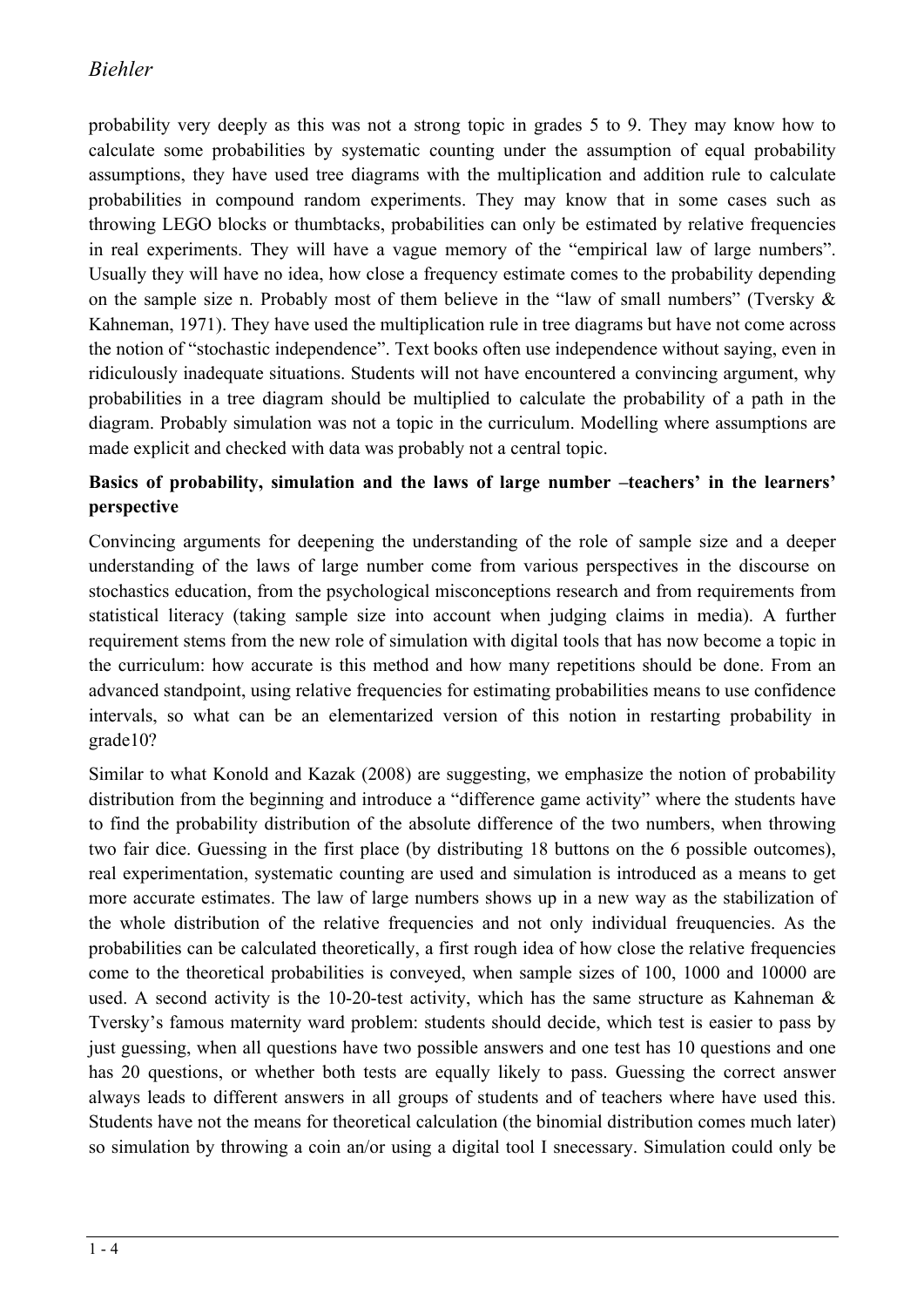used for just determining the passing probabilities in both test, but our activity focusses at putting the *distributions* of the *number* and of the *proportion* of correctly guessed answers (see Fig. 1).



Fig.1 Simulated distributions of the *number* of correct guesses (left) and the proportion (right) of correct guesses in the 10-20-test activity

The visualization (and corresponding mental model) that should be conveyed is that the distribution of the *proportion* in the 20-test has less spread around  $p = 0.5$  than has the distribution of the proportion in the 10-test (whereas the spread increases from 10 to 20 when we focus on the number of successes). As the tests had been simulated by coins as well, the graphs in Fig. 1 can be reinterpreted as the distributions of the number or proportion of "heads" when throwing a die 10 or 20 times. This idea can be expended to sample size up to 600, where we calculate the spread of the "middle 95%" by using percentiles in the simulated distribution (see Fig. 2 left). Students can experimentally discover that (Fig. 2 right) that the 95%-middle-spread decreases with 2/squareroot -of-n. "So" we expect a relative frequency (of heads) with 95 % probability in the interval  $0.5 \pm \frac{1}{\sqrt{n}}$ .



Fig.2 Decrease of the spread of the middle 95% with sample size (left) and searching for a function that predicts the dependence of the middle-95%-spread from sample size

Our students and teachers are not asked to use a digital tool to produce Fig. 2. in the classroom but work with the static picture focusing on sense making of the graph. This illustrates our "3-level-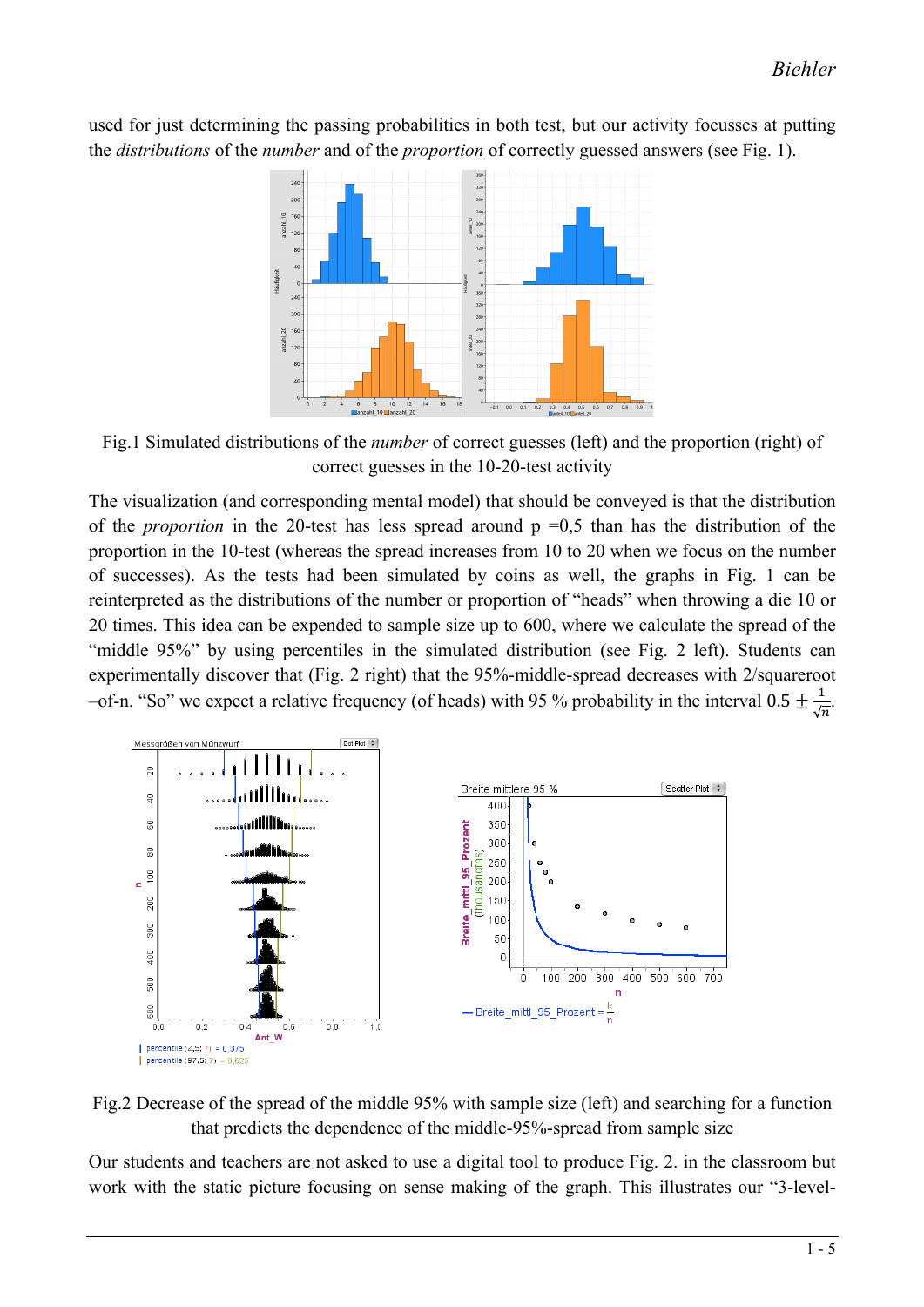approach to simulation": simulation can be done on three levels: by students themselves, by teacher demonstrations or by analyzing results of simulations given as static pictures or as a prepared interactive visualizations. Teachers have to learn to adequately select from these options.

After some further activities, students learn that the equation  $|p - f_n| \leq \frac{1}{\sqrt{n}}$  (that we call the  $\frac{1}{\sqrt{n}}$ law) can be interpreted in two ways: as an interval prediction about the relative frequency  $f_n$  when  $p$ is known and an interval estimation of  $p$  when  $f_n$  is known. Both statements hold with 95 % probability. We think that this is an adequate elementarization for students as a first step with practical value for dealing with decisions about sample size when dealing with simulations. As part of teachers' background or horizon knowledge (Loewenberg Ball & Bass, 2009) we explain how this formula is related to confidence intervals and communicate the precise frequentist interpretation of the 95% confidence probability. We also provide the mathematical background on the basis of the binomial and normal distribution from which we can derive a 95% -prediction interval as  $p \pm 1.96 \sqrt{\frac{p(1-p)}{n}}$ , to which "our" interval is a good approximation(see Biehler and Prömmel (2013) for detailed learning trajectory for the this). According to the principle of authentic modelling, we suggest to introduce a further activity , the "North Rhine-Westfalian newborn boys activity" with real data from this state. Fig.3 shows one example from a series of visualizations we use.The scatter plot illustrates that male proportion is much more variable in small communities and the spread decreases with 1 over the square root of the "number of children born".



Fig. 3 Each point represents a community in the state of NRW, the proportion of male newborns in the year 2002 is shown on the vertical axis, the horizontal axis shows the number of newborn children in that community. A horizontal line is drawn at the male birth probability of 0.514, that was estimated from the data set.

## **Basics of probability, simulation and the laws of large number –teachers in the teachers' perspective**

The *"three step role changing model"* for the participating teachers is realized as follows. With regard to reflecting and selecting content, we initiate a discussion, when and what to teach from the above content in the beginning of the grade 10 course and what could be postponed later when having taught the binomial distribution. Time constraints in the everyday classrooms and belief systems of the teachers interact in these discussions. It is not surprising that there is a high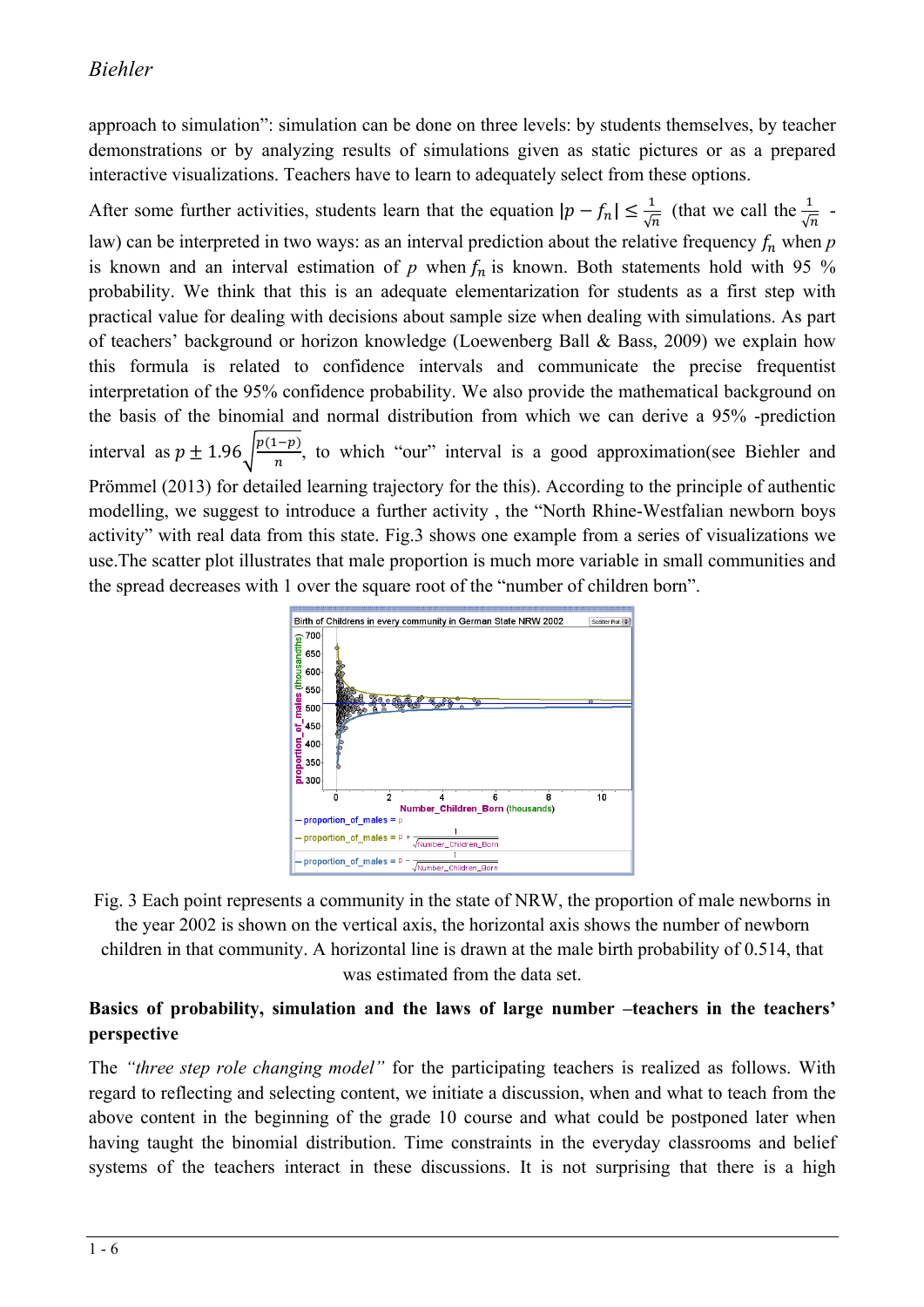heterogeneity in every group of teachers with whom we discuss. We do perform a systematic study about our teachers' beliefs and their change during our course. Here we will provide some anecdotal evidence. Some teachers are not convinced of the elementarization and want to teach the "correct mathematics" directly or not at all, some final examination oriented teachers doubt that the square-root-n-law will have the importance that we have assigned to it, so the teaching time is not justified in their eyes. Teachers coming from a statistical or mathematical literacy point of view are more easily convinced to put emphasis on the role of sample size, even if this might not be directly relevant in final examinations. We also initiate a discussion and reflection of the role of digital tools, in particular the graphic calculator (GC), which is obligatory. In our course itself, the teachers have learned how to use GC for simulations and interactive visualizations, learning on the level of technological knowledge and technological content knowledge (TK and TCK). This reflects the state of knowledge and needs with which the teacher enter into our course. The above mentioned 3 level-approach to simulation is used to initiate a discussion on the role of simulation for learning and teaching probability as part of their emergent technological pedagogical content knowledge (TPCK). Heterogeneity of teachers plays an important role here as well. The technological knowledge with regard to the GC varies as well as the attitude towards digital tools in general and GC in particular. In general, we started our course with the belief, how important the use of digital tools and simulation in teaching and learning probability is, based on research evidence as has been elaborated elsewhere (Biehler, Ben-Zvi, Bakker, & Makar, 2013). However, this research gives most convincing results, when tools such as Fathom and Tinkerplots are used that are well-adapted and well-based on the needs of stochastics education. Graphic calculators are very different tools, even when we take into account that the TI Nspire has integrated building blocks from Fathom and Tinkerplots. For instance, it is extremely easy for students to simulate the 10-20-test problem with Fathom and Tinkerplots, without needing knowledge about the binomial distributions. Simulation in the TI Nspire or the Casio fx20 needs "binomial random numbers" or technical expertise including nested commands (see Fig. 4). Ideally teachers technological pedagogical content knowledge (TPCK) should be based on reflected experience with different digital tools, but as the GC is prescribed and time in the professional development course is limited, we focus on the GC and discuss what can be done on the three levels of simulation. For teachers, who want to use other additional tools we provide files and background knowledge for using Fathom and Geogebra.

## =seq(countif(randsamp(ausgang,10),"richtig"),n,1,2500)

Fig. 4: TI Nspire: How to draw 10 "balls" from a box (called "ausgang") with 2 balls named "richtig" (correct) or "falsch with replacement and then the number of "richtig" among the 10 balls and then repeat the process 2500 times, put the simulated data into a column for a further analysis of the distribution.

As a third step, teachers are asked to (re-) design a learning sequence for re-starting probability in grade 10, based on their previous knowledge and experience, the text book they use in their schools and the new ideas they have learned in the course and the material (activities, knowledge summaries) that were presented. Initial results of our evaluation show again a vast heterogeinity of our participating teachers. The opinions are divided whether such activities are worth to do in the limited time of such a professional development day. Some teachers wish "more input" instead,